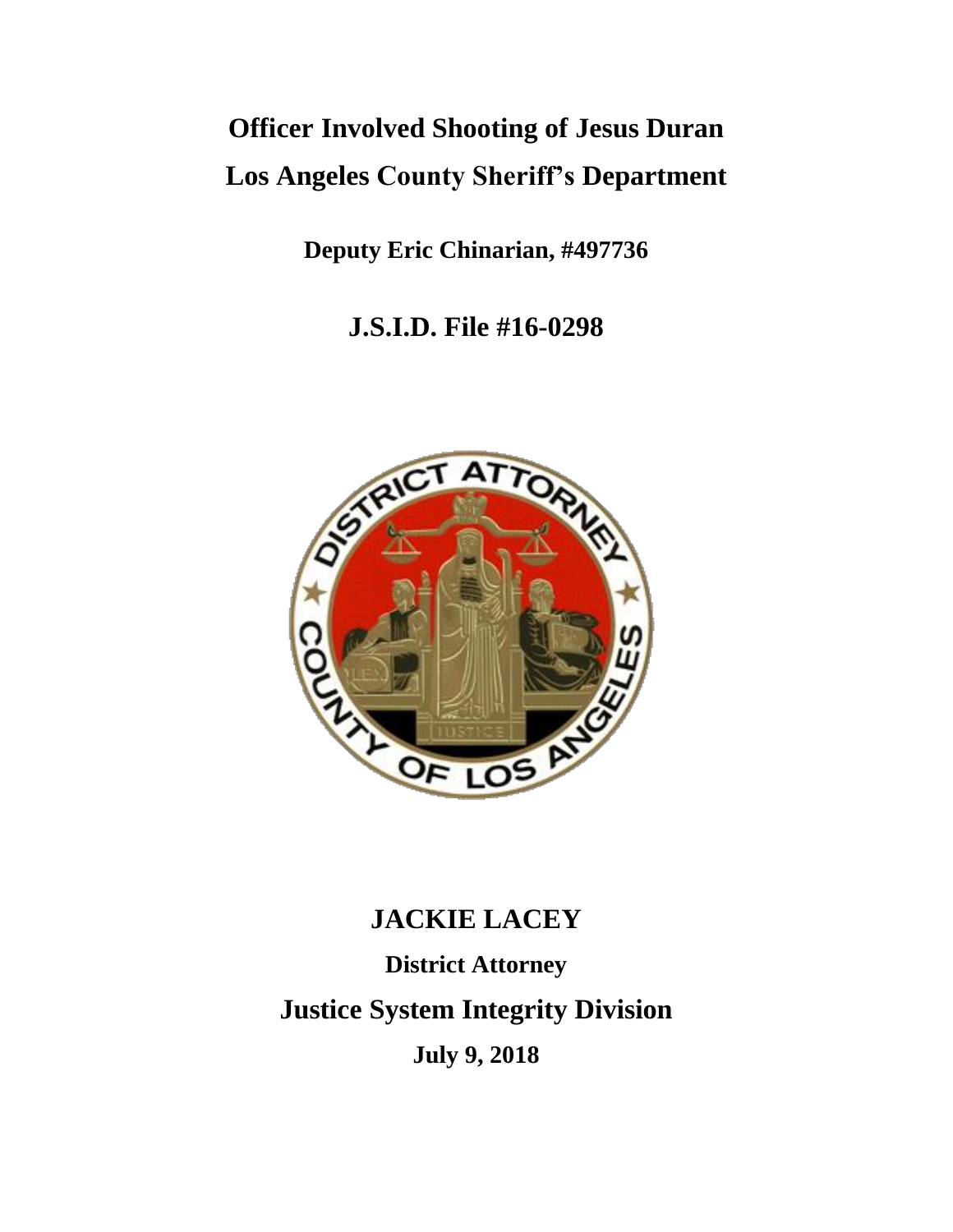#### **MEMORANDUM**

| TO:             | <b>CAPTAIN CHRISTOPHER BERGNER</b><br>Los Angeles County Sheriff's Department<br>Homicide Bureau<br>1 Cupania Circle<br>Monterey Park, California 91755 |
|-----------------|---------------------------------------------------------------------------------------------------------------------------------------------------------|
| FROM:           | <b>JUSTICE SYSTEM INTEGRITY DIVISION</b><br>Los Angeles County District Attorney's Office                                                               |
| <b>SUBJECT:</b> | <b>Officer Involved Shooting of Jesus Duran</b><br>J.S.I.D. File #16-0298<br>L.A.S.D. File #016-08468-0250-013                                          |
| DATE:           | July 9, 2018                                                                                                                                            |

The Justice System Integrity Division of the Los Angeles County District Attorney's Office has completed its review of the June 11, 2016, fatal shooting of Jesus Duran by Los Angeles County Sheriff Department (LASD) Deputy Eric Chinarian. It is our conclusion that Deputy Chinarian acted in lawful self-defense and defense of others.

The District Attorney's Command Center was notified of the shooting on June 11, 2016, at approximately 3:55 p.m. The District Attorney Response Team responded and was given a briefing and a walk-through of the scene.

The following analysis is based on reports submitted to this office by LASD Homicide Bureau Detectives Gary Sloan and Brandt House. Deputy Chinarian provided a voluntary statement which was considered as part of this analysis.

#### **FACTUAL ANALYSIS**

Jesus Duran resided with his parents, Flavio and Velia , at Corona Avenue, in the City of Maywood. Duran was a United States Army veteran who had been medically discharged several years earlier. Duran suffered from depression and had been diagnosed with Post Traumatic Stress Disorder (PTSD). He also used methamphetamine. In May 2016, Duran barricaded himself inside his parent's home and refused to let anyone enter the house. Flavio and Velia relocated to a motel. On June 11, 2016, Duran's sister, Marisol **Marisol**, Marisol's boyfriend, Leonard P , and Flavio , drove to the residence intending to remove Duran from the house and get him help with his methamphetamine use and mental health issues.

Shortly after 10:00 a.m., Marisol and Flavio forced entry into the house by breaking a front window. Upon entering, they observed items barricading the front door. The doorknob had been jerry-rigged with a belt, wires and screws, preventing the deadlock and front door from opening.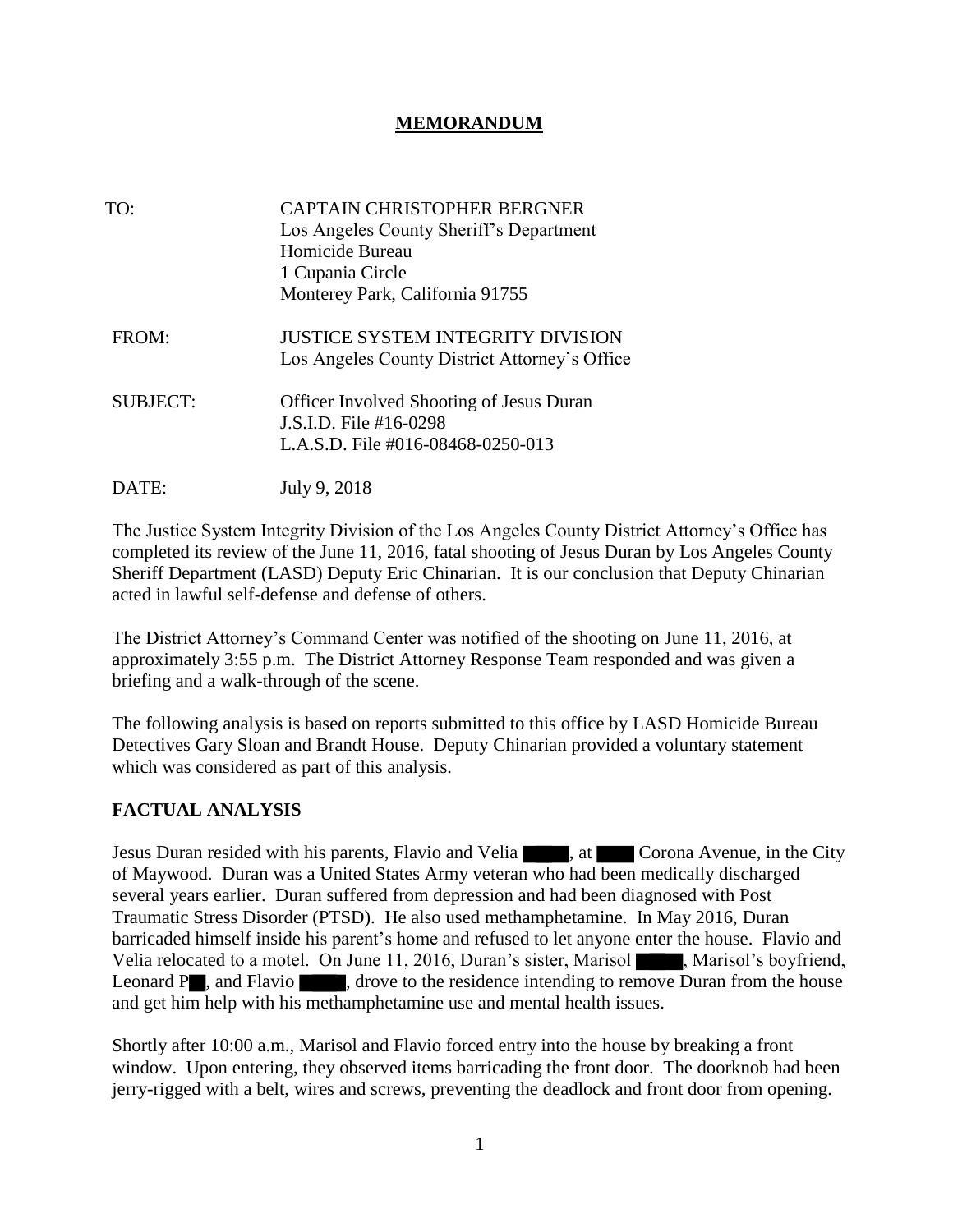Marisol and Flavio went upstairs and attempted to contact Duran through the locked bedroom door. Duran refused to come out of the bedroom and leave the house voluntarily.

At 12:28 p.m., Marisol called 9-1-1. Marisol advised the operator that Duran had barricaded himself in the house and refused to exit. She wanted her parents to reclaim their home and Duran to go to rehab and receive a 5150 mental health evaluation. Marisol alleged that Duran had threatened to stab her if she opened the bedroom door. Duran could be heard in the background of the call. Uniformed LASD deputies were dispatched to the location.

#### Statement of Sergeant Diane Moreno

 $\overline{a}$ 

Moreno was familiar with the problems the family was having with Duran. On the morning of May 11, 2016, $<sup>1</sup>$  family members called the Sheriff's Department alleging that Duran had</sup> threatened them and requested that they forcefully remove Duran from his locked bedroom. Deputies responded to the residence and attempted to communicate with Duran, without success. The family was advised that the Sheriff's Department could not break into the bedroom and remove Duran since they could not establish that a crime had been committed. Moreno contacted Duran's sister, Claudia L . Moreno informed L that her brother needed psychiatric care and there was only so much the Sheriff's Department could do when no crime was involved. The LASD Mental Evaluation Team (MET) attempted to contact Duran that afternoon, however, he did not respond. Later that same day, Moreno learned that L had filed a police report alleging that Duran had made criminal threats toward her and had access to a firearm. Moreno contacted the family and asked them to come to the East Los Angeles Sheriff's Station for interviews. Let and Velia were interviewed by detectives. They recanted their allegations and L signed a form declining prosecution. They wanted Duran to get help and did not want him arrested. 2

On June 11, 2016, Moreno met with responding deputies outside the residence and briefed them on the prior events at the location. Moreno contacted family members and advised them that deputies were not going to force entry into Duran's bedroom. Marisol advised Moreno that if the Sheriff's Department would not remove Duran, she was going to break down the locked door. Moreno told her she was entitled to do whatever her parents' gave her permission to do. Marisol advised that she was getting a crowbar and entered the home.

Moreno was concerned that Duran may react negatively if Marisol breached the bedroom door. Moreno and the other deputies remained outside the home. Moreno tasked Deputy Eduardo Flores with providing non-lethal cover with his Taser if it were necessary to respond. Moreno heard loud banging coming from the house. Moreno then heard screaming. Moreno entered the residence and observed Marisol yelling, "He hit me! He hit me!" Moreno proceeded upstairs.

<sup>&</sup>lt;sup>1</sup> Moreno gave the date of May 10, 2016, however, a review of LASD documentation showed that the events occurred on May 11, 2016.

 $2$  It is unclear whether Duran threatened family members or whether the allegations were fabricated to compel LASD to forcefully extract Duran from the house. On May 14, 2016, Marisol filed a police report alleging that Duran threatened to kill her while holding two knives. During an interview after the officer involved shooting, Marisol admitted making up the allegations hoping that deputies would remove Duran from her parent's home.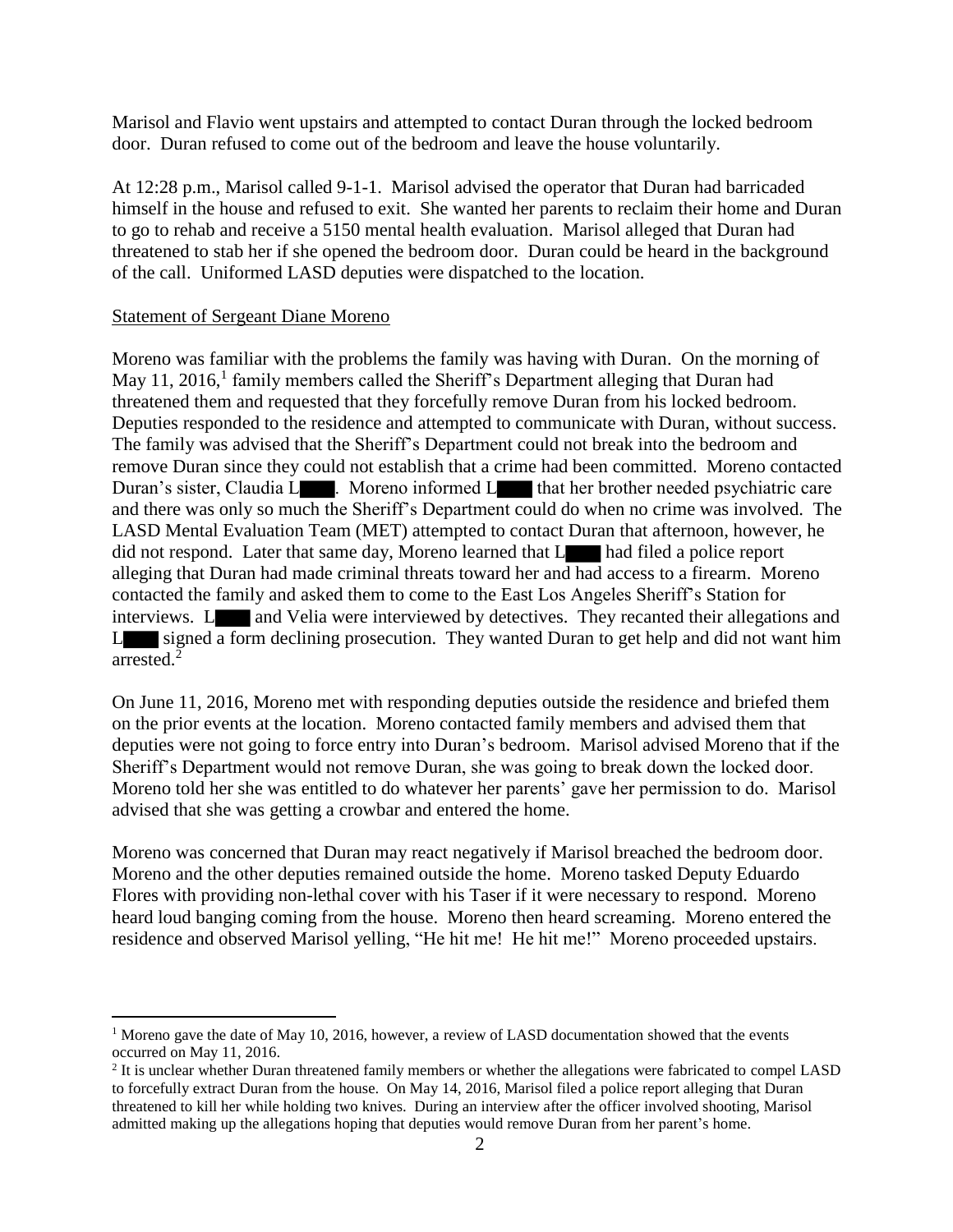Flores was the first deputy upstairs, followed by Deputy Jaime Alatorre and Moreno. Moreno observed Duran holding a spear inside the bedroom. Moreno yelled, "Tase! Tase!" as Flores deployed his Taser. The only effect the Taser appeared to have was angering Duran. He said something similar to, "Why did you do this? You just tased me."

Flores attempted to develop a rapport with Duran since Flores had also been in the military. Moreno requested that a Crisis Negotiation Team (CNT) respond. She also requested MET, however, they were unavailable. While awaiting CNT, Flores continued to talk to Duran. Duran maintained possession of the spear. Deputy Eric Chinarian replaced Alatorre in the upstairs hallway.

At some point, Moreno heard Flores' Taser deploy a second time. It appeared to have some effect on Duran. Deputies attempted to enter the bedroom, however, the bottom half of the door remained intact. As they tried to kick the remaining door down, the Taser lost its effect on Duran. Duran turned toward the deputies with the spear. Moreno heard Chinarian fire two rounds followed by a pause then heard one additional round. Duran fell holding the spear. Moreno called for paramedics, who were already staged down the street. Fire Department personnel responded within 30 seconds and transported Duran to the hospital.<sup>3</sup>

#### Statement of Deputy Eduardo Flores

Flores recognized the address when he heard the radio call on June 11, 2016. Flores had assisted MET when they attempted to contact Duran on May 11, 2016. Moreno briefed the deputies on the recent calls connected to the address along with Duran's mental health issues. Marisol approached the deputies and advised them that she had driven from Las Vegas and that she was not going to leave until the problem was handled.

Marisol wanted Duran removed from the house because her parents had been forced to live in a motel. Moreno explained that the Sheriff's Department could not assist the family in evicting Duran. Marisol became upset and said, "I'm going to get him out myself." Marisol and other family members entered the residence. Meanwhile, Moreno formulated a tactical plan in the event deputies had to intervene. Moreno assigned Flores less than lethal force and he retrieved his Taser from his patrol car.

The deputies staged outside the residence. Flores heard loud banging coming from inside the house. Paz told the deputies that Marisol and Flavio were trying to break down the bedroom door. Twenty to 30 minutes later, Paz ran to them yelling, "Help! He's hurting her!" Simultaneously, Flores heard a female voice screaming inside the house. Flores ran into the house and up the stairs. Marisol was at the bedroom door screaming. Flores observed Duran pointing a homemade spear at Marisol.

The spear was fashioned from a large combat knife with a serrated edge, taped to the end of a pole. Duran was jabbing the spear toward Marisol, as if he were going to stab her. Flores told Marisol to go downstairs. Flores pointed his Taser at Duran and ordered him to drop the spear. Duran replied, "No" and moved back several steps. Fearing Duran might throw the spear at him,

 $\overline{a}$ 

<sup>&</sup>lt;sup>3</sup> Duran was declared dead after arriving at Saint Francis Medical Center.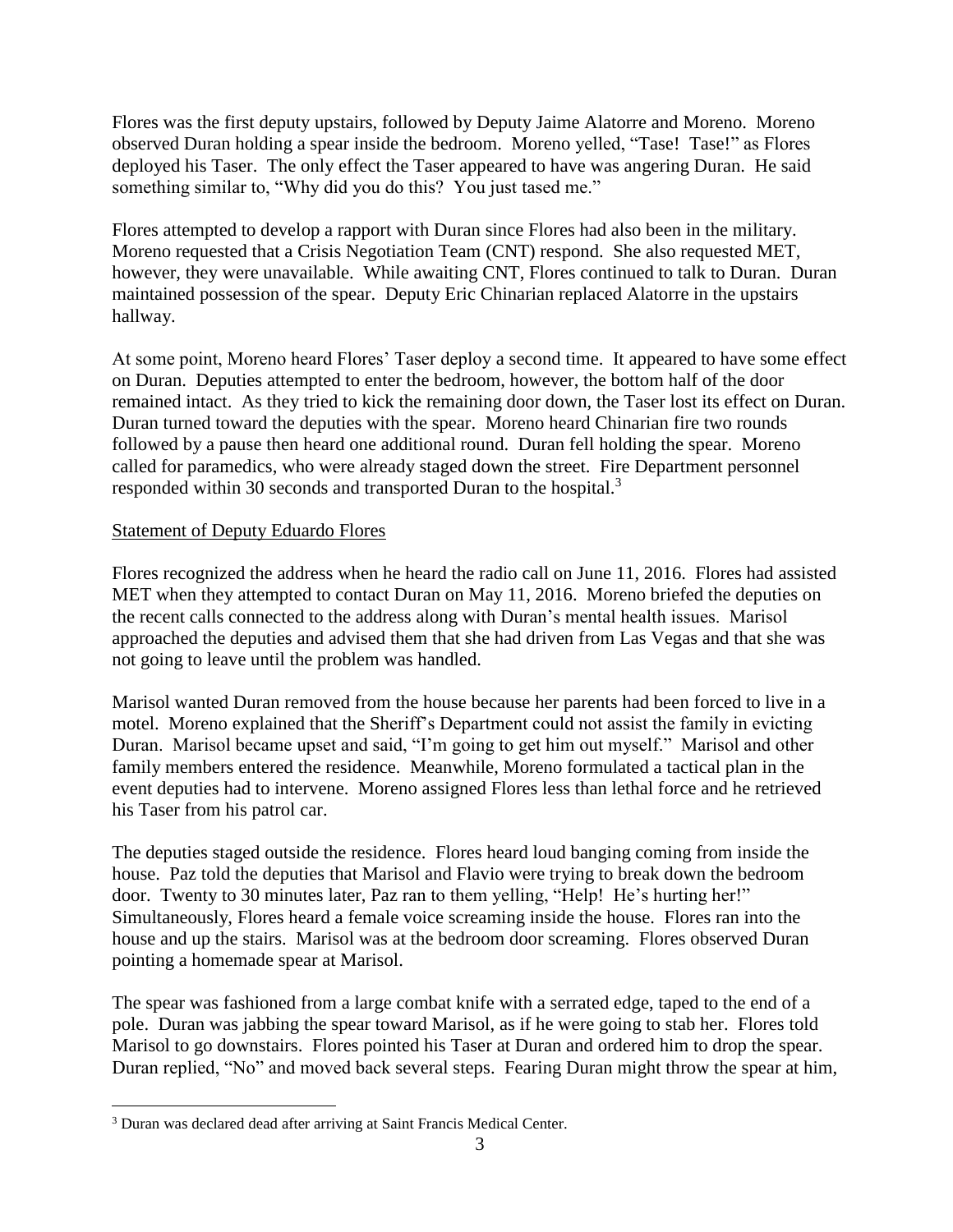Flores fired the Taser, striking Duran. Duran retreated further into the room and removed the Taser dart from his chest. Duran became agitated and asked Flores why he had shot him.

Alatorre began speaking with Duran, attempting to calm him. Flores obtained another Taser cartridge and a ballistic shield. Eventually, Flores returned to the bedroom doorway and held the Taser behind the shield. Flores began engaging Duran in conversation to build a rapport with him. Flores spoke to Duran about their military experience. Duran claimed to be on a secret mission. Flores asked when Duran last ate and slept. He told Duran they were there to help him. He repeatedly asked him to put down the spear. At one point, Duran asked Flores if he wanted to see a photograph of his son and became emotional when Flores asked about his child. At that time, Duran began inching toward Flores with the spear in his hands. Concerned that Duran might charge him with the spear, Flores fired the Taser a second time, striking him in the chest.

Duran's body began to shake and he walked backward until he rested against the east wall. Flores yelled, "He's down!" Chinarian began kicking the bottom half of the bedroom door that remained intact. Flores continued to hold down the Taser's trigger to keep Duran incapacitated. Duran suddenly lunged forward and began walking toward Flores and Chinarian along the foot of the bed. The spear was pointed at the deputies. Flores ordered Duran to drop the knife. Duran ignored Flores and continued advancing toward them. Flores feared that Duran was about to stab him. Duran was able to walk through the effects of the Taser and methodically walked toward him. Duran closed the distance so that he only had to thrust the spear forward to stab Flores. At that moment, Flores heard Chinarian fire three to five rounds at Duran. Duran fell to his knees with the spear clutched in one hand.

#### Statement of Deputy Eric Chinarian

Chinarian was familiar with the problems occurring at the residence from a prior briefing at the station and from speaking with deputies who had previously responded to the location. Moreno, Flores, Alatorre and several other deputies, were already at the scene when he arrived. Chinarian was aware that Duran had locked himself in an upstairs bedroom and threatened to stab his sister if she entered the room.

Chinarian was standing outside the residence when he heard screaming inside the house. Four to five people ran down the staircase and exited the front door. One man was holding a crowbar and another man yelled, "He hit her! He hit her!" Chinarian grabbed a ballistic shield and followed Flores, Alatorre and Moreno upstairs. Chinarian stood behind the other deputies below the top step. He could not see the involved bedroom.

Flores yelled, "Drop the knife! Drop the knife!" immediately followed by the sound of a Taser being deployed. Duran screamed something Chinarian could not understand. Flores advised that the Taser did not appear to have an effect. Alatorre and Flores repeatedly ordered Duran to drop the knife. At one point, Duran said, "I'll put my knife down if you put down your gun." Alatorre attempted to engage Duran in conversation and told him the deputies were there to help him.

Moreno requested that CNT respond to the scene. Flores began speaking with Duran while they waited for CNT to arrive. Flores was still armed with a Taser and had the ballistic shield. While Flores was speaking with Duran about their military service, Chinarian took Alatorre's position in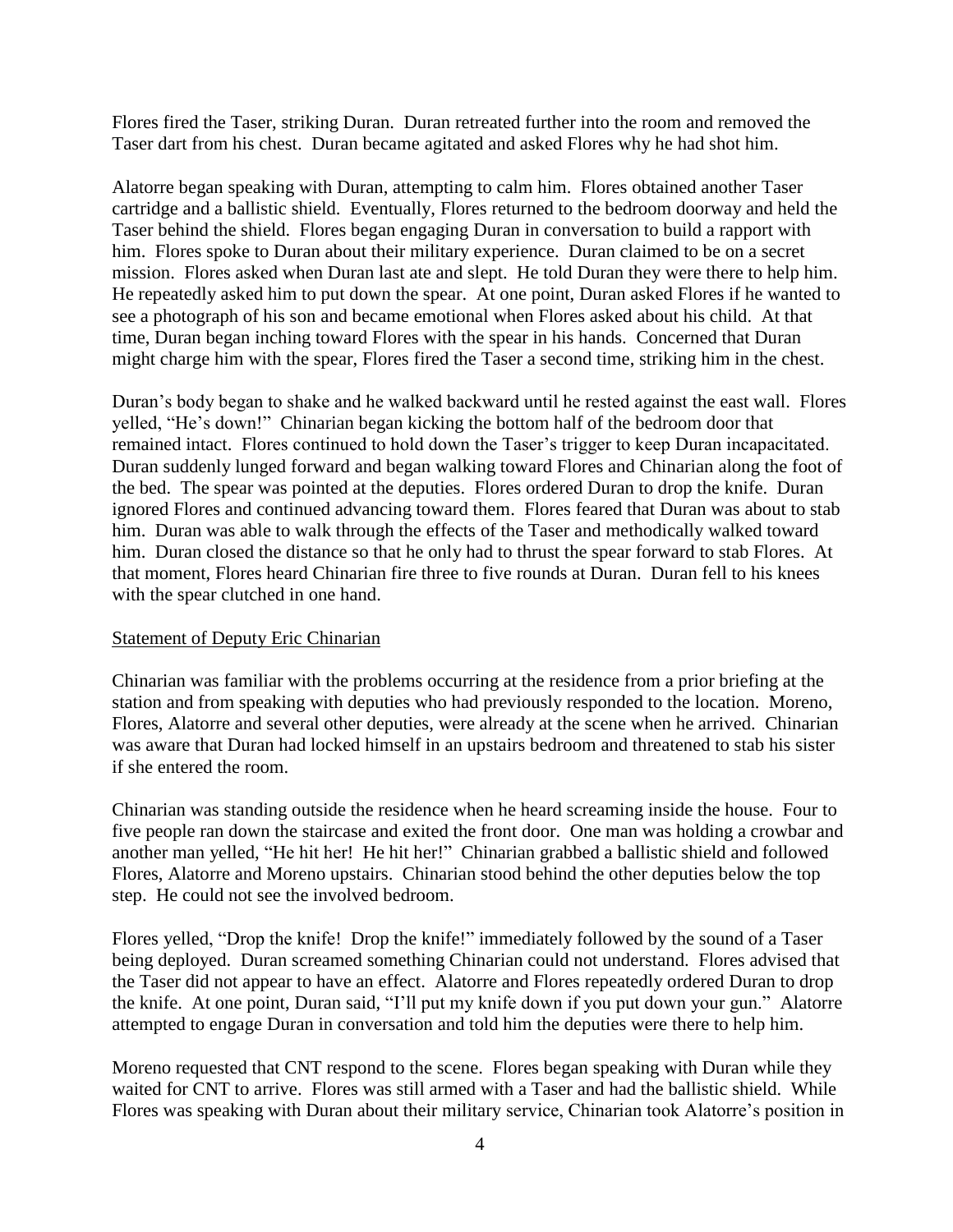the hallway. Chinarian drew his service weapon in case lethal force was necessary. Chinarian observed the top half of the bedroom door had been broken apart. Duran was standing inside the bedroom holding a six-foot long pole with an eight-inch serrated knife attached. Duran was holding the spear in front of his body in a port arms position with the blade pointed toward the ceiling.

Duran moved from Chinarian's field of view while Flores continued to talk to him. Chinarian observed Flores raise his Taser and point it in Duran's direction. Duran became agitated and said, "You're pointing it at me again." Flores lowered the Taser. Moments later, Flores fired the Taser. Chinarian moved to the bedroom door, to the right of Flores. Chinarian began kicking down the remainder of the door to gain access into the room. Duran was standing at the foot of bed, holding the spear in front of him while facing the bed.

Duran then turned around and took one to two steps toward the bedroom door where Flores and Chinarian were standing. It did not appear to Chinarian that the Taser was having any effect. Duran took another step toward the door then a half step backward. Chinarian had his firearm pointed at Duran, but hesitated to see whether the Taser would take effect

Duran took another step toward Flores and Chinarian and swung the tip of the spear toward them. Chinarian estimated that he was six to eight feet away from Duran at that time. Flores was directly to his left. Fearing that Duran was about to stab him and Flores, Chinarian fired three rounds at Duran. Duran turned toward the bed and crouched down with the spear in one hand. Chinarian saw Duran's left shoulder turn in their direction. Fearing that Duran was attempting to swing the spear toward them again, Chinarian fired one more round. Duran stopped moving and fell at the foot of the bed.

Photographs of the Upstairs Hallway and Bedroom

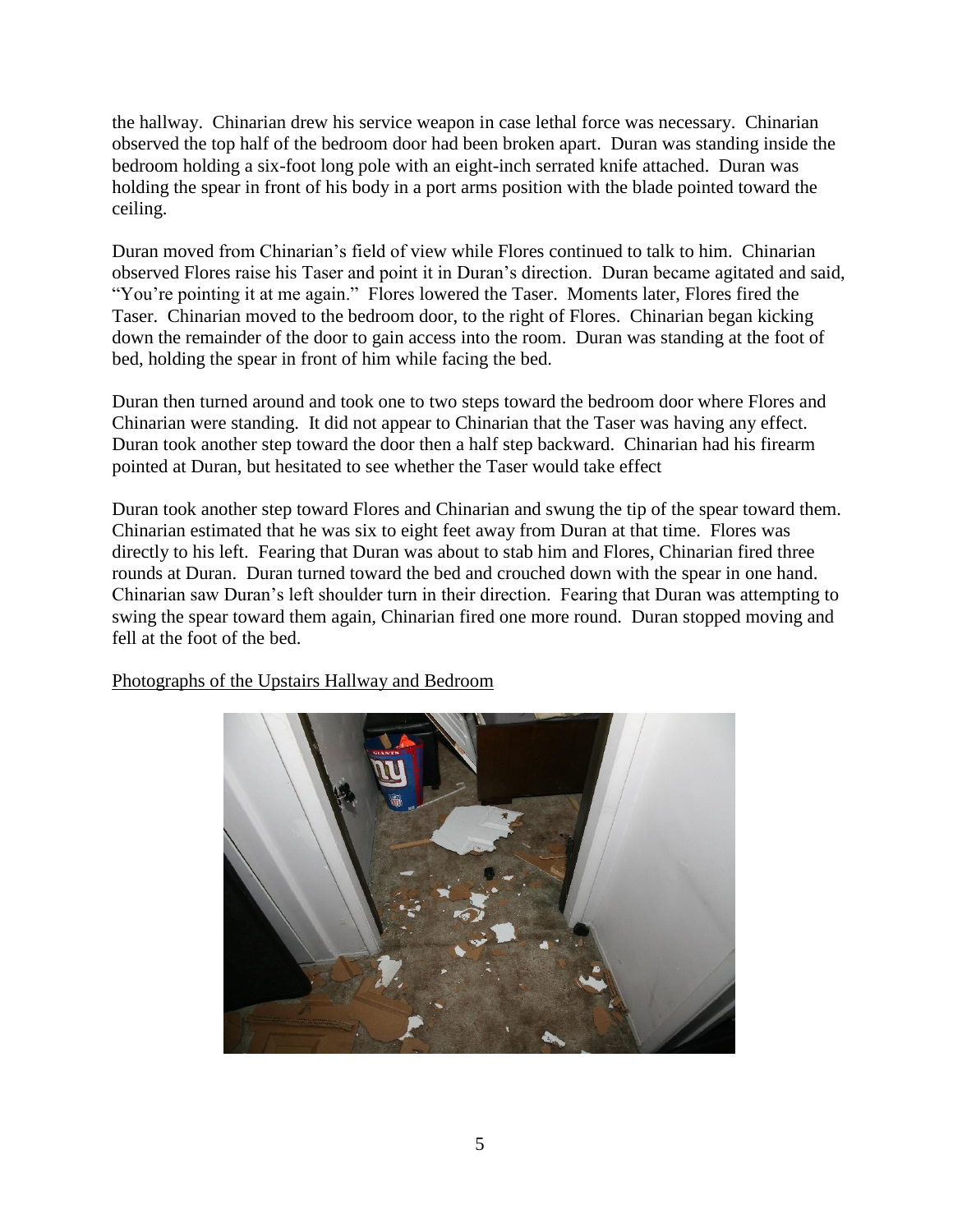

#### Statement of Marisol

Marisol went upstairs to Duran's bedroom after entering the house through the broken front window. Flavio was with her. For two and a half hours, Marisol and Flavio attempted to persuade Duran to voluntarily exit the bedroom so they could get him help for his methamphetamine use and mental health issues. Duran refused. During this time, Duran threatened to stab Marisol if she opened the door. Around 12:30 p.m., Marisol called the Sheriff's Department. Deputies arrived at the residence and advised her that they were not going to force entry into the bedroom. Moreno said that if Marisol wanted Duran to receive a 5150 mental health evaluation, her family would have to remove Duran from the bedroom themselves. Marisol decided to break down the bedroom door and attempt to physically force Duran from the house.

After nearly an hour, Flavio broke down the top of half of the bedroom door using a crowbar. During this time, Duran said things such as, "Why are you trying to hurt me?" and "Stop doing that" along with other nonsensical statements. Clothes hanging in front of the door obstructed Marisol's view into the bedroom. Marisol sensed her brother approaching the door as she pulled down the clothes. Marisol felt something come through the clothing in her direction. She did not see what it was at that moment. However, once the clothing was down, Marisol observed Duran squatting in front of the bed holding a spear. Marisol believed that Duran was only trying to scare her. Duran asked, "Why are you doing this to me?" and she replied, "Because I love you." Marisol observed a deputy armed with a gun point a green laser toward Duran and ordered him to put the weapon down. Another deputy told her to go downstairs. Marisol exited the residence and 30 minutes later she heard five gunshots.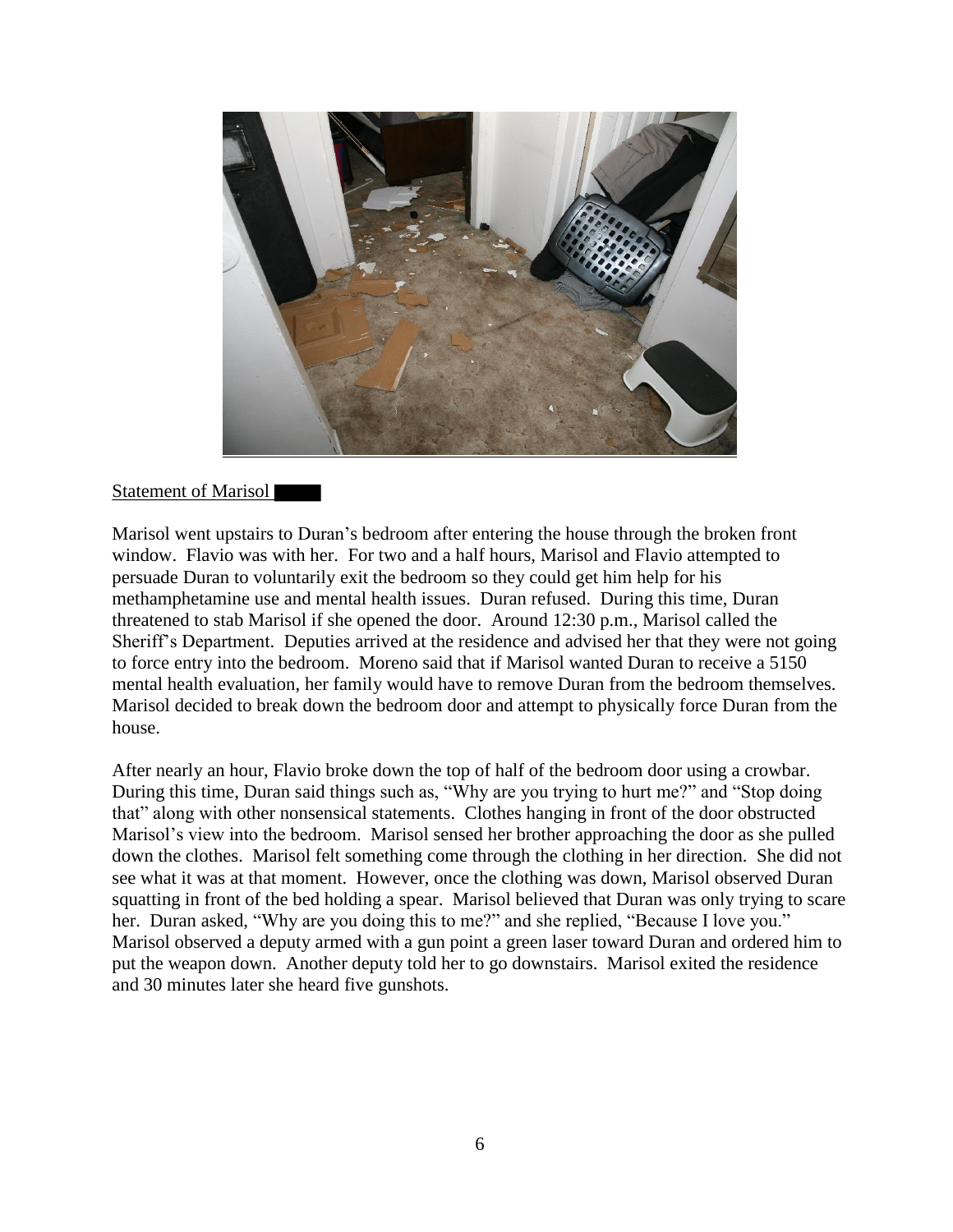### Weapon



Possible bullet strike on the spear handle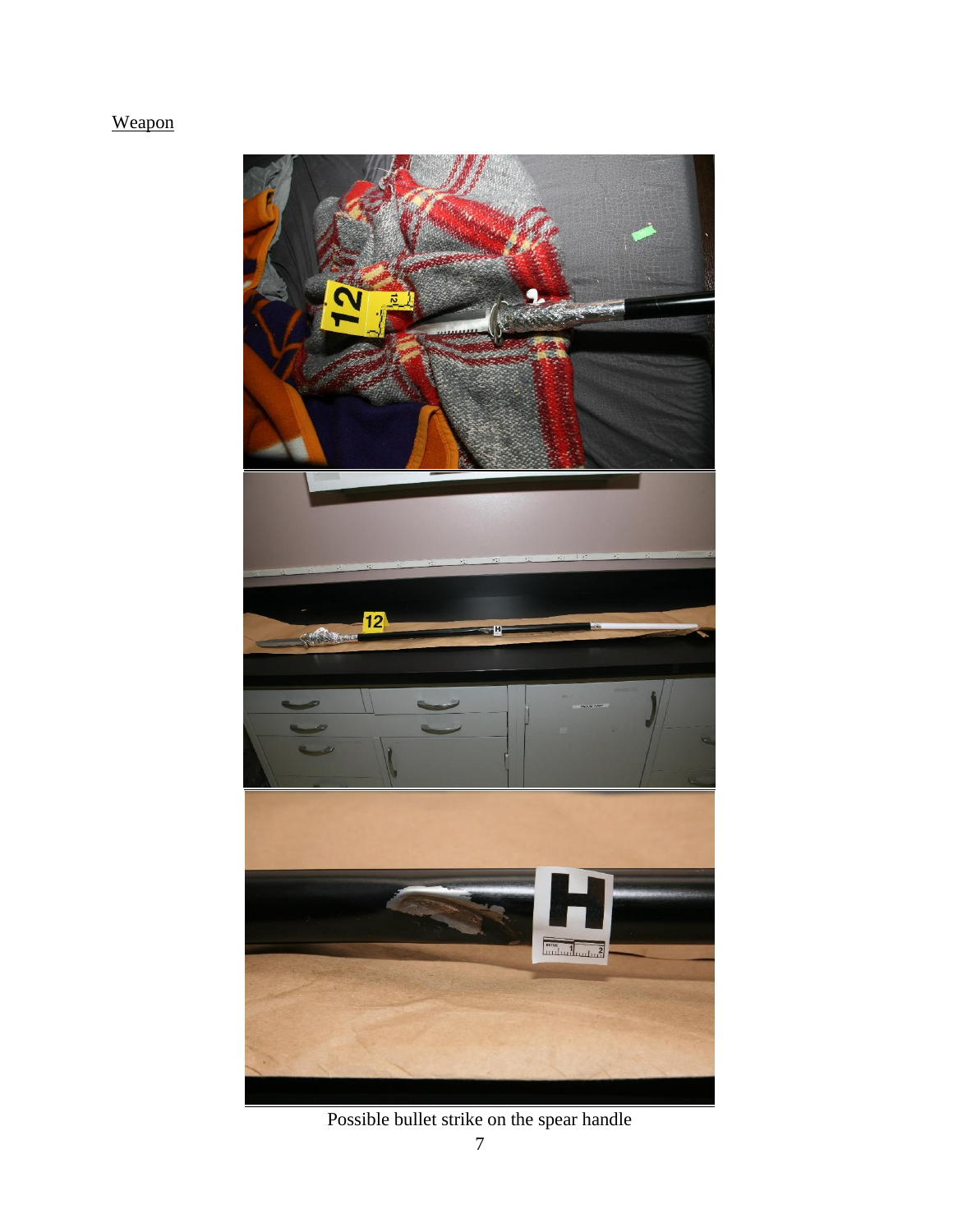#### Autopsy Report

Los Angeles County Deputy Medical Examiner Paul V. Gliniecki, M.D., performed a postmortem examination of Jesus Duran on June 16, 2016. Death was ascribed to multiple gunshot wound injuries. Duran sustained two gunshot wounds to his left arm and one to his chest and back. Dr. Gliniecki diagrammed the trajectory of the gunshot wounds during the autopsy.



The number given to each gunshot wound in the diagram does not correspond to the order in which they were inflicted.